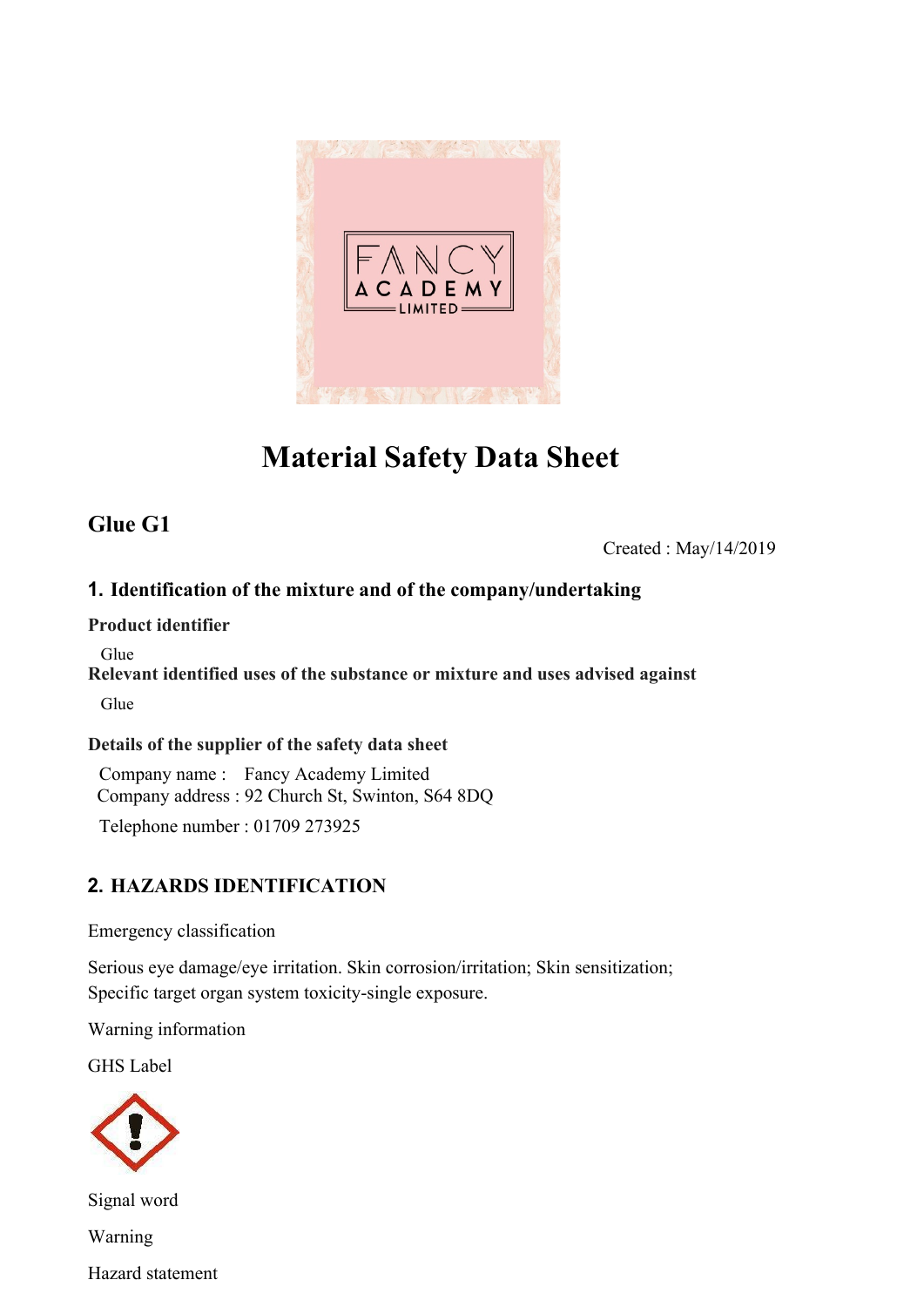Cause serious eye irritation; Cause Skin irritation; May cause allergic skin reaction; May cause respiratory irritation or May cause drowsiness and dizziness

### **3. COMPOSITION/INFORMATION ON INGREDIENTS**

#### **Chemical Identification**

- : Liquid typed Glue.
- : Weighs approximately 5g.

### **CAS Number**

: Not applicable since the product is a preparation.

#### **EINECS/ELINCS #**

: Not applicable since the product is a preparation.

The product is a complex mixture of substances of which the following have been classified as presenting a health or environmental hazard or as having an occupational exposure limit within the meaning of the Directive 67/548/EEC or 1999/45/EC

| Substance           | CAS-No.         | EC-No. | Content        |
|---------------------|-----------------|--------|----------------|
| Ethyl Cyanoacrylate | 7085-85-0       | n/a    | $80 - 85\%$    |
| <b>PMMA</b>         | $9011 - 14 - 7$ | n/a    | $10 \sim 15\%$ |
| Carbon Black        | 1333-86-4       | n/a    | $< 5\%$        |

#### **COMPOSITION**

### **4. FIRST AID MEASURES**

### **First Aid: Eyes**

If eye contact occurs, hold eyelid open and rinse thoroughly but gently with only water for 15 minutes and GET MEDICAL ATTENTION. Do not use any solvents to flush the eye and its surroundings. Liquid glue will sting eye temporarily. Solidified glue may irritate eye like a grain of sand and should be treated by an eye doctor.

### **5. FIRE-FIGHTING**

### **MEASURES EXTINGUISHING**

### **MEDIA Hazardous Combustion**

### **Products**

Oxides of carbon.

#### **Extinguishing Media**

In case of fire, use water spray, dry chemical, foam or CO2. Use water to keep fire- exposed containers cool.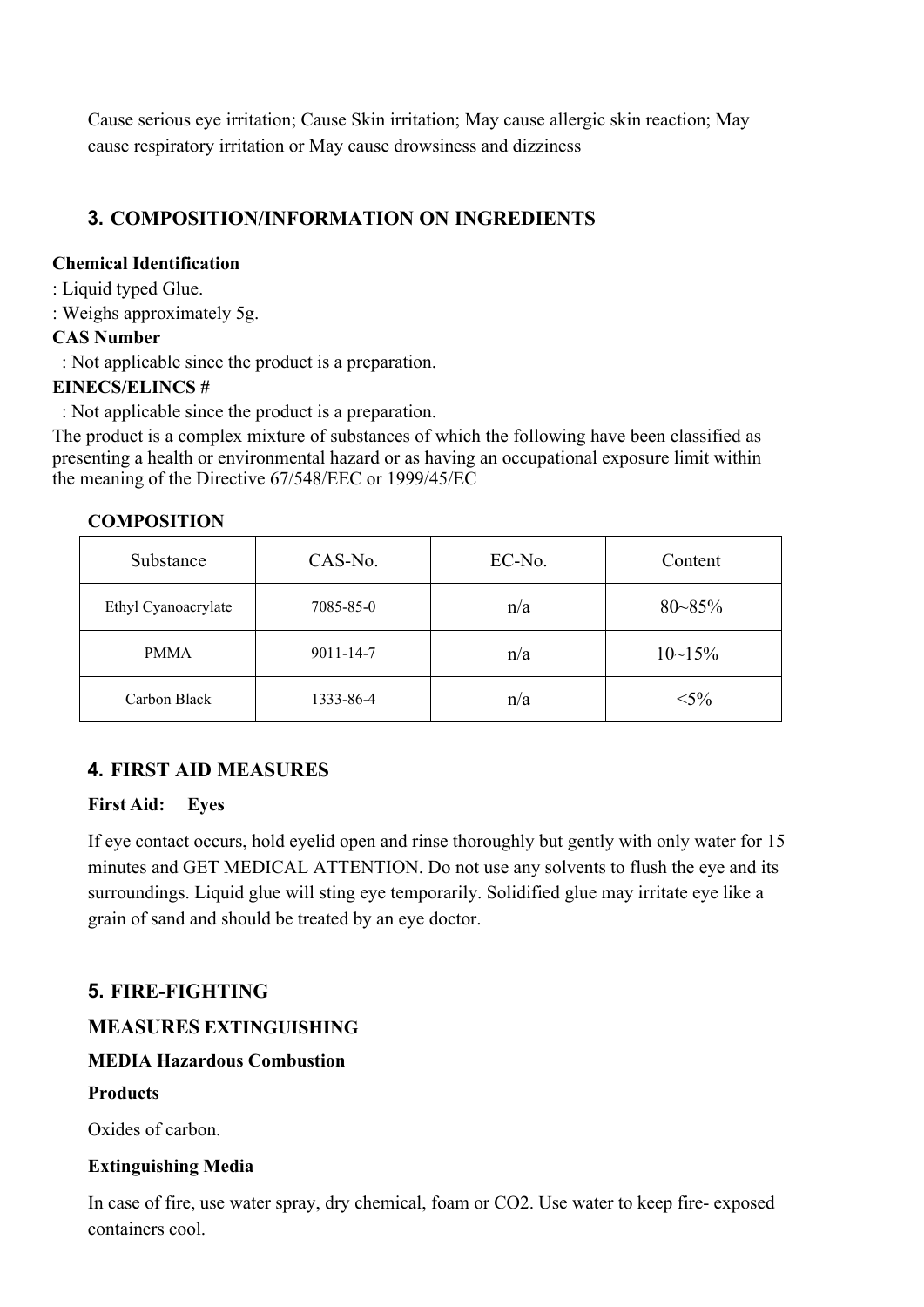#### **Unsuitable Extinguishing Media**

None

#### **Fire Fighting Equipment/Instructions**

Firefighters should wear full protective gear.

### **6. ACCIDENTAL RELEASE MEASURES**

### **Recovery and Neutralization**

Stop the flow of material, if this is without risk.

#### **Materials and Methods for Clean-Up**

Eliminate all ignition sources. Soak up with absorbent material and remove to a chemical disposal area.

#### **Emergency Measures**

Isolate area. Keep unnecessary personnel away.

#### **Personal Precautions and Protective Equipment** None

#### **Environmental Precautions**

Prevent entry into natural bodies of water.

#### **Prevention of Secondary Hazards** None

### **7. HANDLING AND STORAGE**

#### **Precautions for safe handling**

Avoid contact with skin and eyes. Avoid inhalation of vapour or mist.

#### **Conditions for safe storage, including any incompatibilities**

Store in cool place. Keep container tightly closed in a dry and well-ventilated place.

Containers which are opened must be carefully resealed and kept upright to prevent leakage.

# **Specific end uses**

No data available

### **8. EXPOSURE CONTROLS/PERSONAL PROTECTION**

**Component Exposure Limits** 

**Ethyl cyanoacrylate**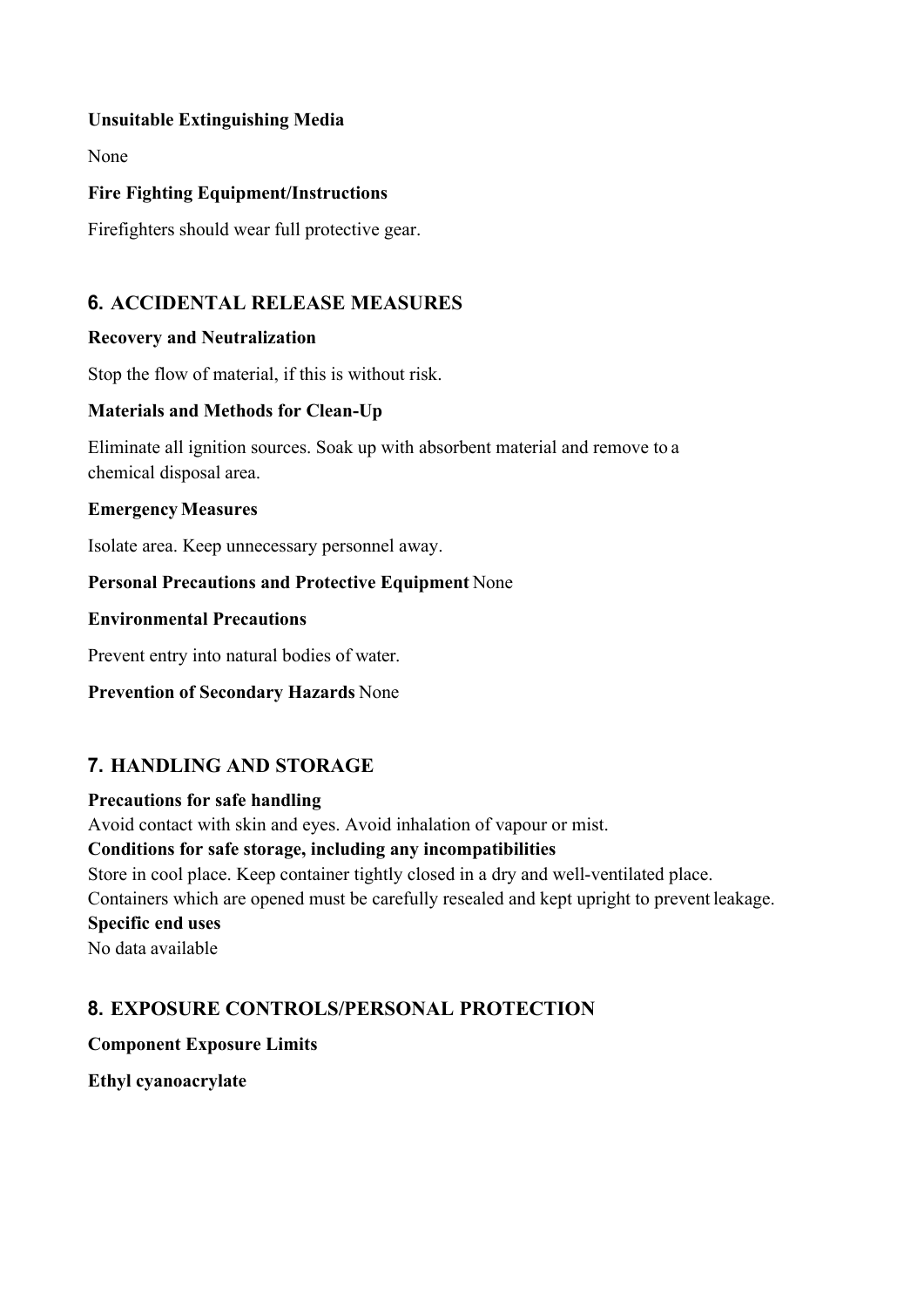ACGIH: 0.2 ppm TWA Austria : 2 ppm TWA [TMW]; 9 mg/m3 TWA[TMW] Belgium : 0.2 ppm TWA ; 1.04 mg/m3 TWA Denmark :

2 ppm TWA ; 10 mg/m3 TWA

Spain : 0.2 ppm TWA[VLE-ED]

Sweden : 2 ppm LLV ; 10mg/m3 LLV. 4ppm STV ; 20mg/m3 STV

#### **Polymethylmethacrylate**

None.

#### **Carbon Black**

AIHA:  $3.5$ mg/m<sup>3</sup> TWA

#### **Engineering Measures**

If airborne contaminants are generated when the material is heated or handled, sufficient ventilation in volume and air flow patterns should be provided to keep air contaminant concentration levels below acceptable criteria.

#### **Personal Protective Equipment: Respiratory**

If airborne concentrations are above the applicable exposure limits, use NIOSH approved respiratory protection.

#### **Personal Protective Equipment: Hands** Wear

appropriate chemical resistant gloves. **Personal** 

**Protective Equipment: Eyes** 

Use goggles if contact is likely.

#### **Personal Protective Equipment: Skin and Body**

Wear appropriate chemical resistant clothing.

### **9. PHYSICAL AND CHEMICAL PROPERTIES**

| Appearance                           | <b>Black</b>            |
|--------------------------------------|-------------------------|
| <b>Physical State</b>                | Liquid                  |
| <b>Vapor Pressure</b>                | 0.13mmHg $@20^{\circ}C$ |
| <b>Boiling point</b>                 | $195^{\circ}$ C         |
| <b>Solubility (in H2O)</b>           | Insoluble               |
| <b>Freezing point VOC</b>            | NA.                     |
| <b>Flash point</b>                   | NA.                     |
| Viscosity(cps, $@20^{\circ}\text{C}$ | $75-85$ °C              |
|                                      | 120~150 cps @ 25°C      |
|                                      | Irritating              |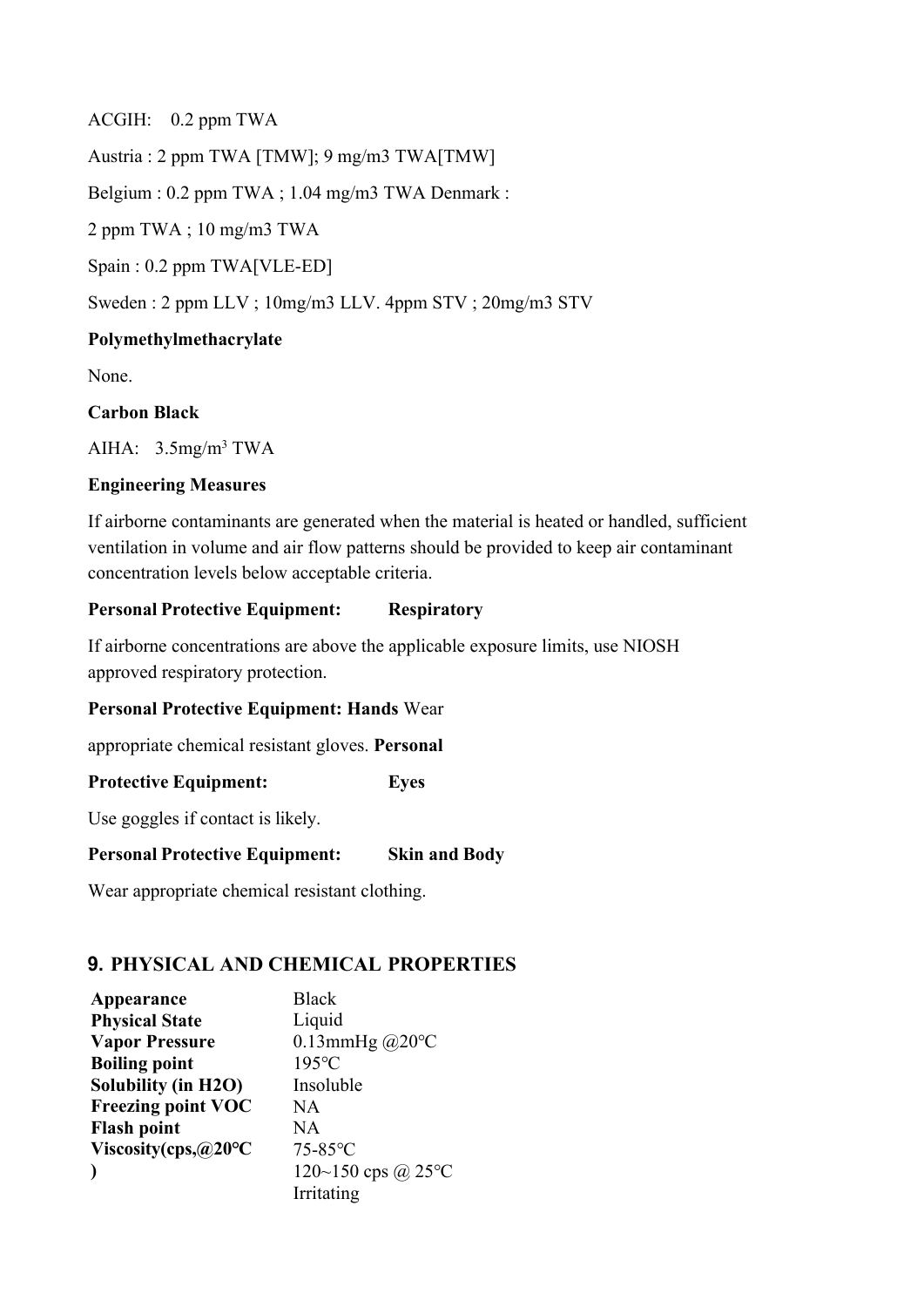| Odor                      | NA.             |
|---------------------------|-----------------|
| pH                        | >1              |
| Vapor Density (air=1)     |                 |
| <b>Specific gravity</b>   | 1.03            |
| <b>Burning rate</b>       | <b>NA</b>       |
| <b>Melting Point</b>      | NA              |
| <b>Evaporation Rate</b>   | $<$ 1           |
| <b>Octanol/H2O Coeff</b>  | NA.             |
| <b>Flash point method</b> | CC (Closed Cup) |
| <b>Auto ignition</b>      | 485°C           |
| UFL                       | NА              |
| LFL                       | NА              |

### **10. STABILITY AND REACTIVITY**

#### **Chemical Stability**

Normally stable, but may become unstable at high temperatures or may react with water.

#### **Hazardous Reaction Potential**

Will not occur.

#### **Incompatible Products**

Water, alcohols, amines, bases and direct UV.

#### **Hazardous Decomposition Products** Oxides of

carbon.

### **11. TOXICOLOGICAL INFORMATION**

#### **Acute Toxicity**

#### **A. General Product Information**

None anticipated under normal product use conditions.

#### **B. Component Analysis – LD50/LC50**

**Ethyl Cyanoacrylate (7085-85-0)** 

Oral Ld50 Rat > 5mL/kg

#### **Potential Health Effects: Skin Corrosion Property/Stimulativeness**

Bonds skin instantly. Causes irritation.

#### **Potential Health Effects: Eye Critical Damage/ Stimulativeness**

Bonds eyelids instantly. Causes irritation.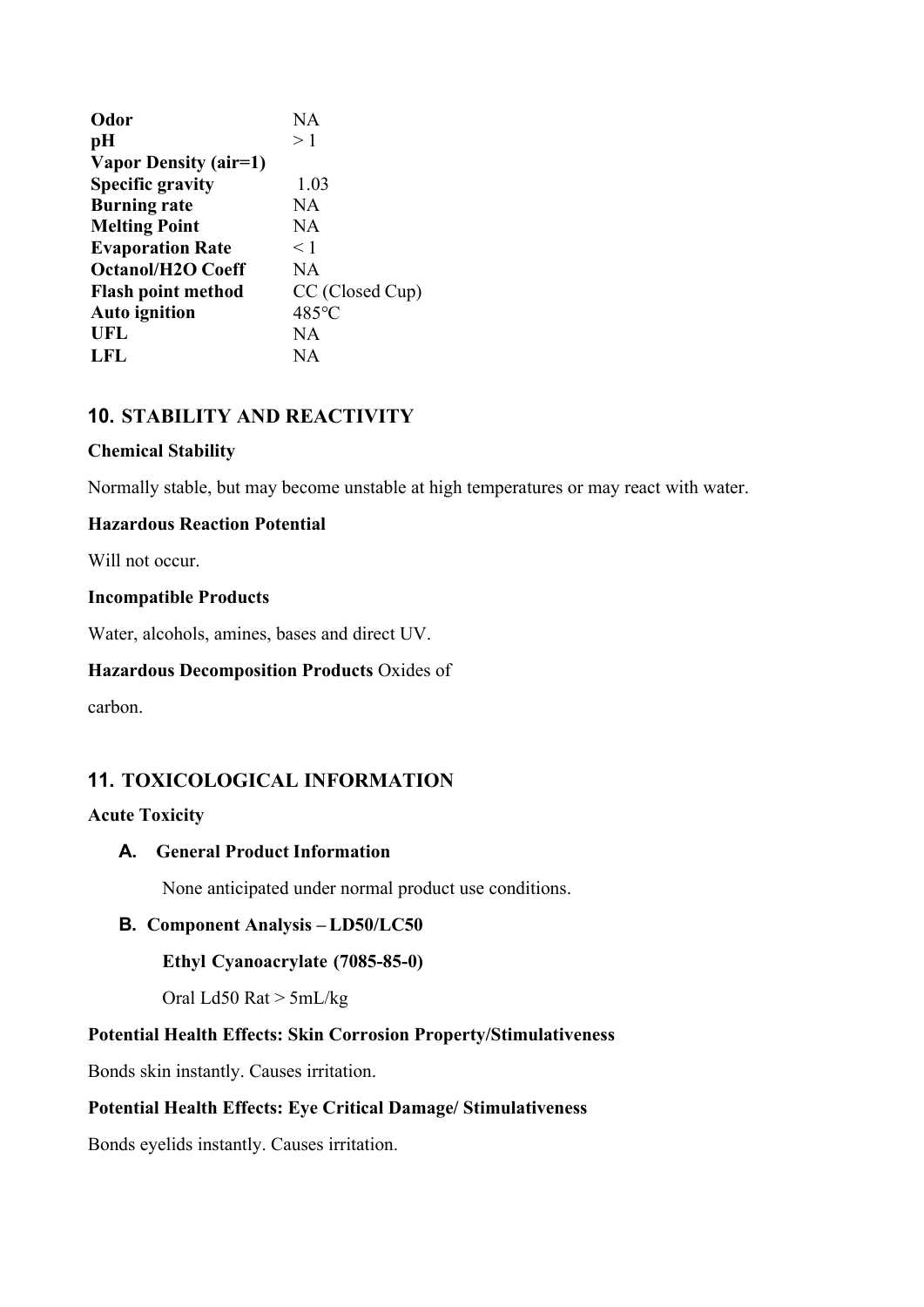#### **Potential Health Effects: Ingestion**

This product is not reported to have any ingestion hazards.

### **Potential Health Effects: Inhalation**

May be harmful if inhaled. Vapor may cause irritation of nose, throat and lungs.

### **Respiratory Organs Sensitization/Skin Sensitization**

This product is not reported to have skin sensitization effects.

#### **Generative Cell Mutagenicity**

This product is not reported to have any mutagenic effects.

#### **Carcinogenicity**

### **A. General Product Information**

No information available for the product.

### **B. Component Carcinogenicity**

### **Methyl methacrylate polymer (9011-14-7)**

IARC: Supplement 7 [1987]; Monograph 19 [1979] (Group 3 (not classifiable))

### **Reproductive Toxicity**

This product is not reported to have any reproductive toxicity effects.

### **Specified Target Organ General Toxicity: Single Exposure**

This product is not reported to have any specified target organ single exposure effects.

### **Specified Target Organ General Toxicity: Repeated Exposure**

This product is not reported to have any specified target organ repeat exposure effects.

#### **Aspiration Respiratory Organs Hazard**

This product is not reported to have any aspiration hazards

### **12. ECOLOGICAL INFORMATION**

#### **Ecotoxicity**

#### **A. General Product Information**

No information available for the product.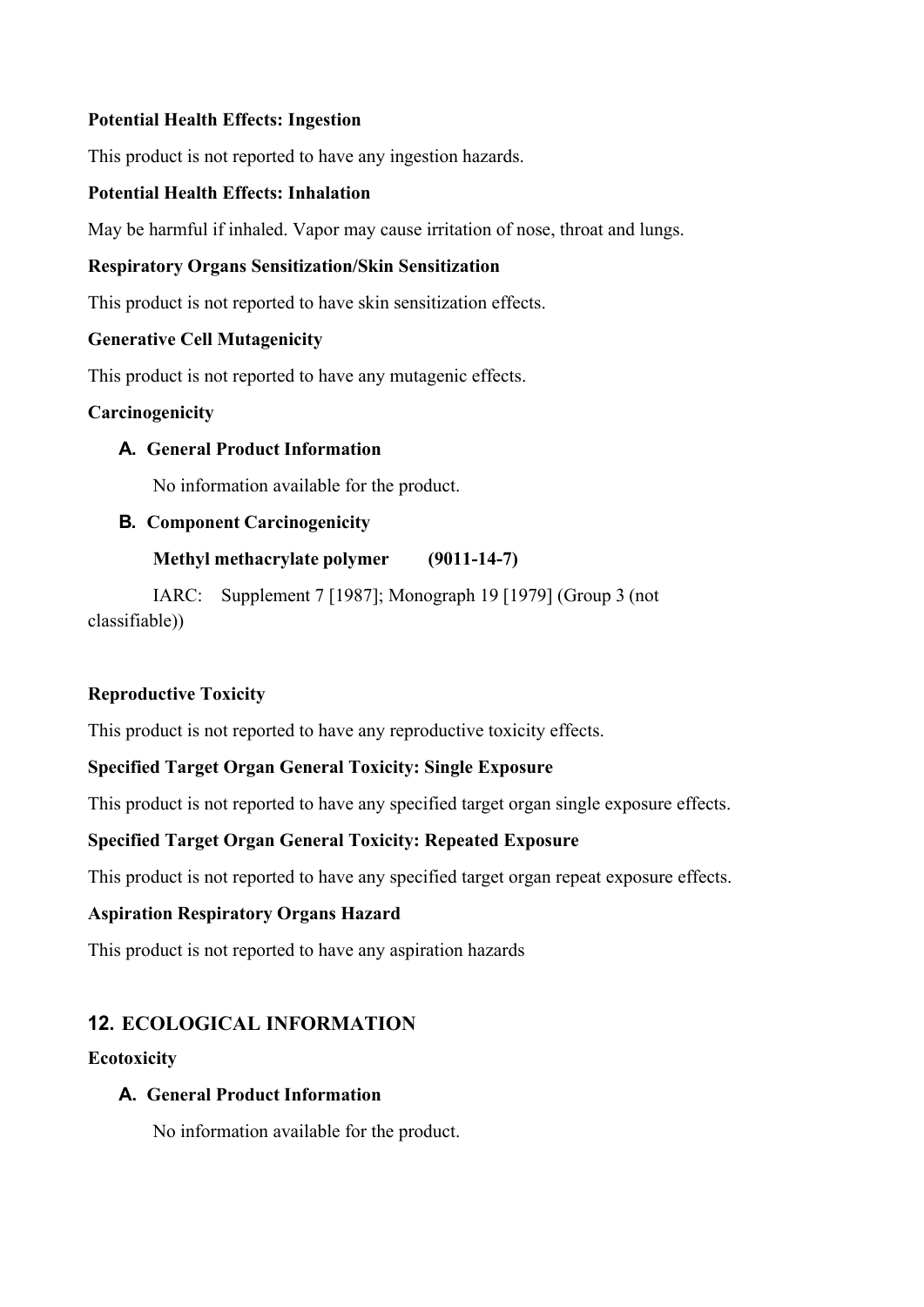### **B.** Component Analysis - Ecotoxicity - Aquatic Toxicity

#### **Ethyl cyanoacrylate :** No information available

#### **Persistence/Degradability**

No information available for the product.

#### **Bioaccumulation**

No information available for the product.

#### **Mobility in Soil**

No information available for the product.

### **13. DISPOSAL CONSIDERATIONS**

#### **Waste Disposal Instructions**

See Section 7 for Handling Procedures. See Section 8 for Personal Protective Equipment recommendations.

#### **Disposal of Contaminated Containers or Packaging**

Dispose of contents/container in accordance with local/regional/national/international regulations.

### **14. TRANSPORT INFORMATION**

# **UN Number** DOT Classification / IMDG / IATA : Not regulated **UN proper shipping name** Not available **Transport hazard class(es)** Not available **Packing group**  Not available **Environmental hazards** DOT Classification / IMDG / IATA : No **Additional information** Not available

### **15. REGULATORY INFORMATION**